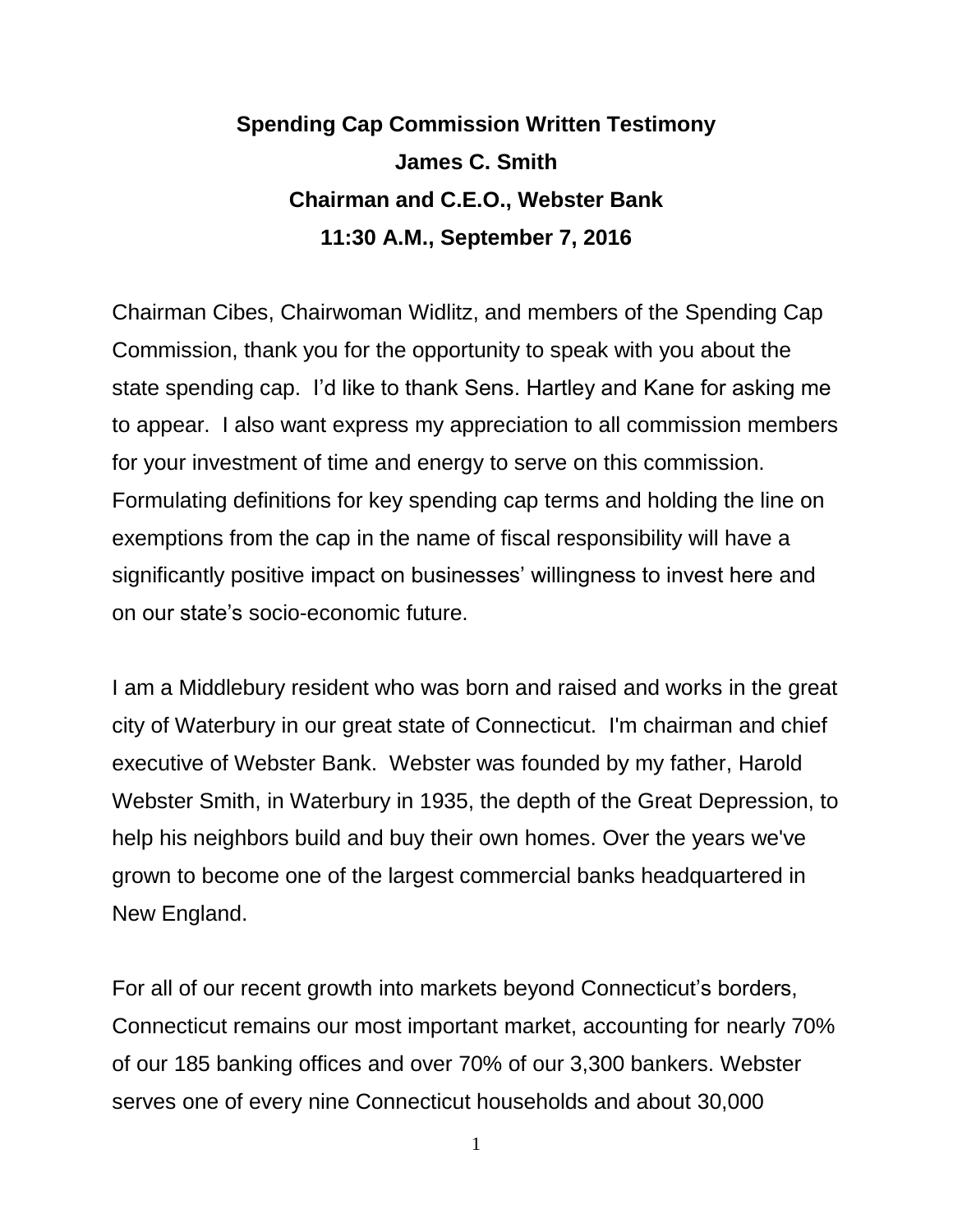Connecticut businesses. Yet as Connecticut's growth has lagged the nation and the region in recent years, most of our growth is coming from faster growing regions in the Northeast.

As a bank, Webster is part of our state's infrastructure, making loans to finance the plans and dreams of Connecticut consumers and businesses, working with municipalities to help them achieve their financial goals and working with state government to support economic development. To a significant degree, as Connecticut goes, so goes Webster, since our balance sheet is a reflection of the well-being of the customers and communities we serve. Our success depends on the state's ability to create a stable, competitive economic environment where people can start and expand businesses and families, with confidence in the future operating environment. We feel we have a duty to our customers and communities to speak out on important policy issues, like the spending cap, as we strive to be a catalyst for positive economic change. We are driven by policy, not partisanship. We listen closely to our customers, and we share with you the thoughts and concerns of many of them today.

I am deeply concerned for the state's fiscal condition, which I think we can agree is deteriorating. I strongly believe that fiscal pressures and related uncertainty regarding taxes and regulatory rules are largely responsible for the low and waning confidence expressed by businesses and consumers and is contributing to our alarmingly low standing in surveys measuring the business environment and economic prospects in states across the country. CBIA surveys consistently have cited high taxes and the state's perilous finances as primary reasons. You've seen the CNBC surveys and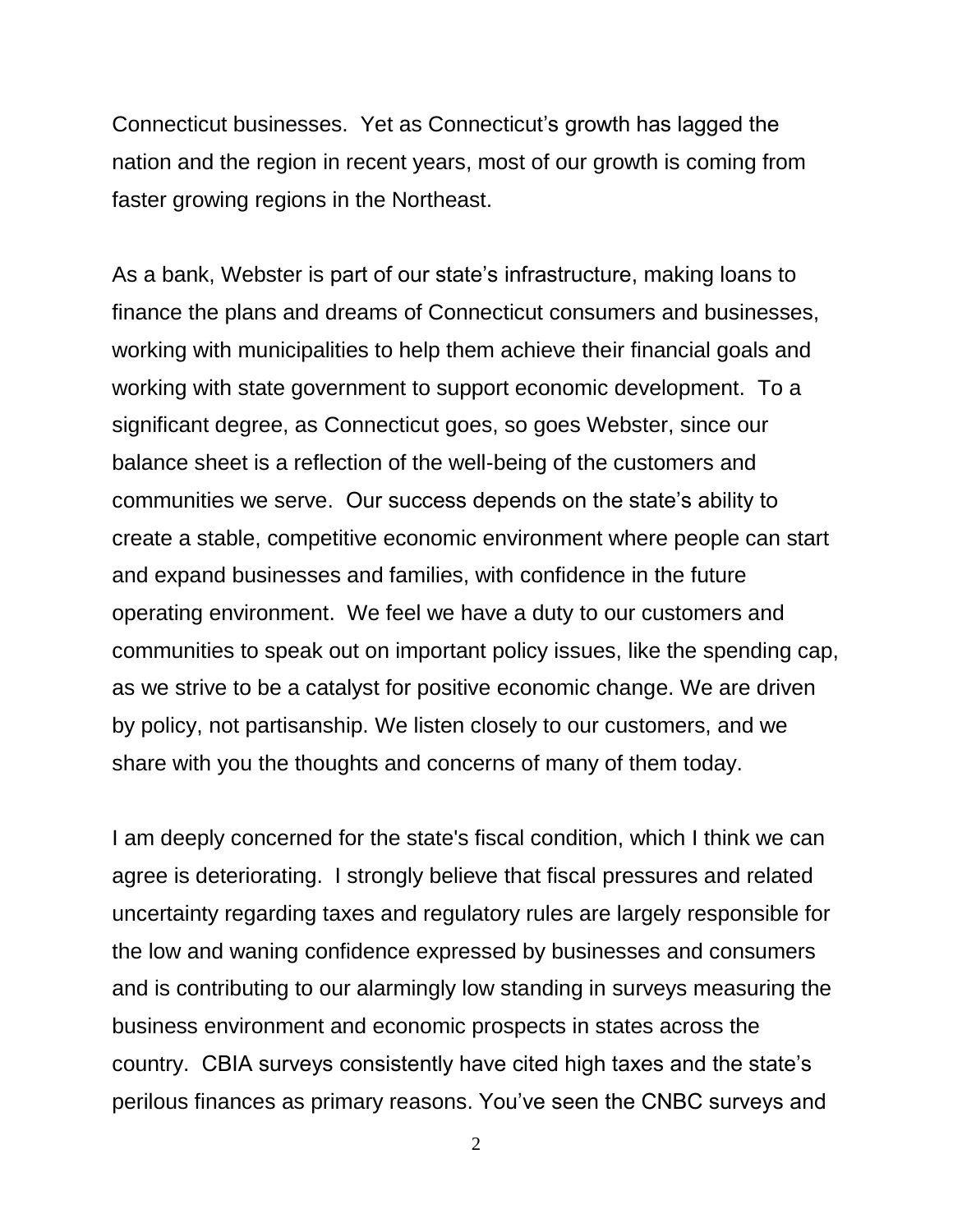others that consistently rank us in the bottom 10-15 % of states with regard to the overall business tax burden. The 2016 State Business Tax Climate Index prepared by The Tax Foundation ranked Connecticut 44<sup>th</sup> among the 50 states.

It's well known that Connecticut has yet to recoup all of the jobs lost in the Great Recession and that we lag well behind the nation in economic growth. In fact, private sector employment is about what it was in 1990. At the same time, many of the jobs that are being created are in lower-paying sectors of the economy, so personal income is growing slowly. At the core of our stubbornly slow recovery lies a profound lack of confidence among businesses, large and small, in the sustainability of state fiscal policies. Despite the two largest tax increases in state history in recent years, our state nonetheless remains mired in an endless cycle of budget crises with no end in sight. Recent estimates from the Office of Fiscal Analysis indicate deficits in excess of \$1 billion for fiscal years 2018 through 2020.

This crisis atmosphere has had a predictable impact on business confidence. From Webster's perspective, business confidence is the animal spirits that seem to have decamped from Connecticut, leaving us to lament our losses. We are seeing a diminished appetite for capital investment among our state's businesses compared to what we customarily have seen in the past. Many of our clients are being acquired rather than becoming active acquirers. As a barometer for the future, these signs do not portend a robust economy that provides good jobs for our children and grandchildren.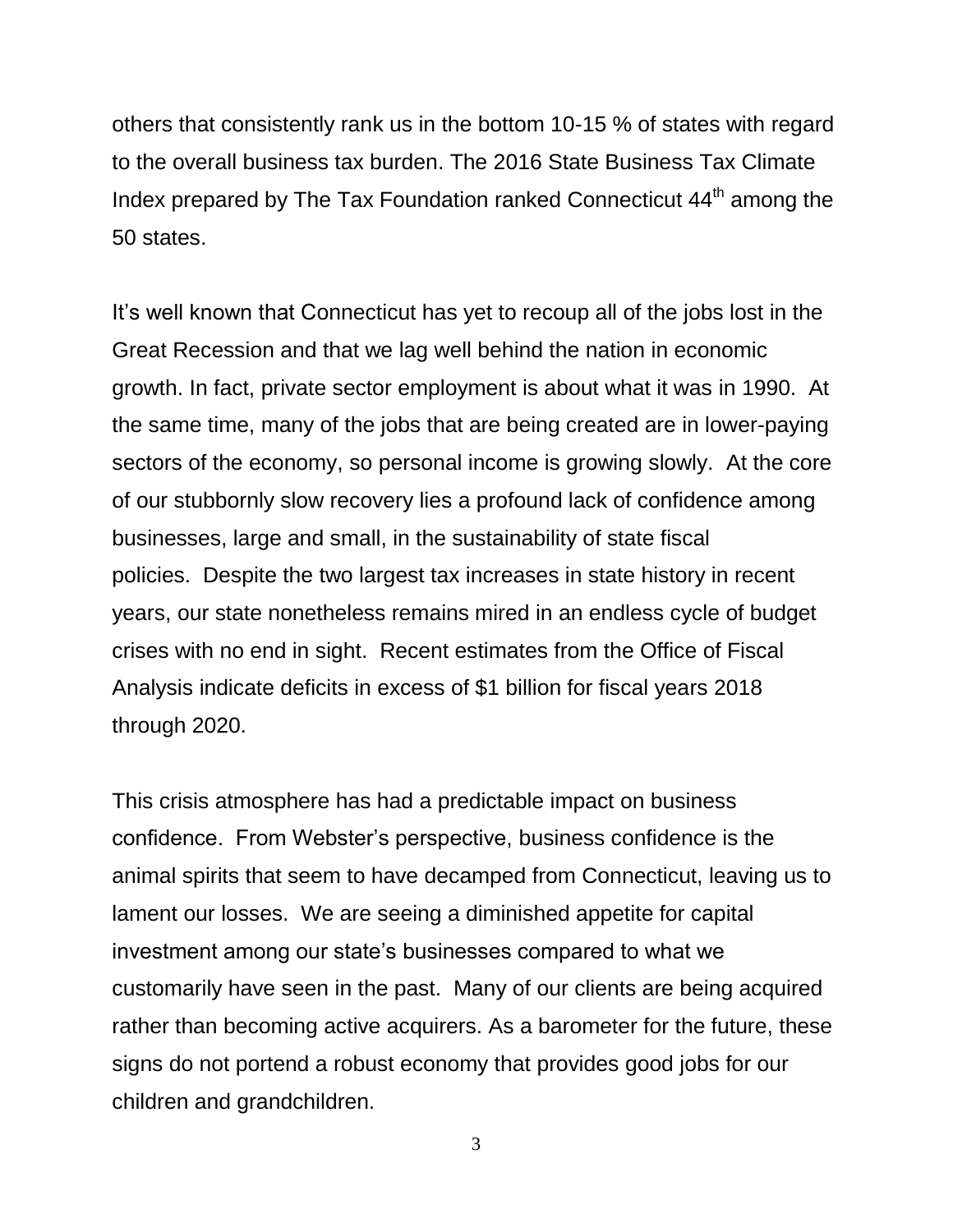More and more people are losing confidence in our ability to achieve fiscal sustainability given the 'new economic reality', asserting that the challenges are insurmountable and apparently accepting our fate as a second tier state sinking deeper into that "economic cul-de-sac" that Michael Gallis, the expert on state competitiveness, warned us about in 1999. I'm confident that we can turn it around if we adopt a 'control our destiny' approach to solving our fiscal problems, and that begins with you. You have it within your power to change the course of events by defining the spending cap, and especially the exemptions, in a way that sustainably controls total state spending, lowers the state's cost of doing business and improves public sector productivity, and enables investment of the savings in programs and infrastructure improvements that will facilitate and encourage economic investment, thereby increasing business confidence and job creation. If we do not instill businesses with confidence in our state's leadership and finances, the attrition of businesses to other states will accelerate.

Businesses in this state are vitally interested in what this commission recommends. I would rate achievement of a functioning, effective spending cap as their number one priority. The commission's recommendations will be closely watched to determine the level of discipline it seeks to impose on future spending, and taxes. You can be sure that businesses will make investment and location choices accordingly.

The plain truth is that our state has promised more than it can afford, or has been willing to fund, over many years. Governors and Legislatures made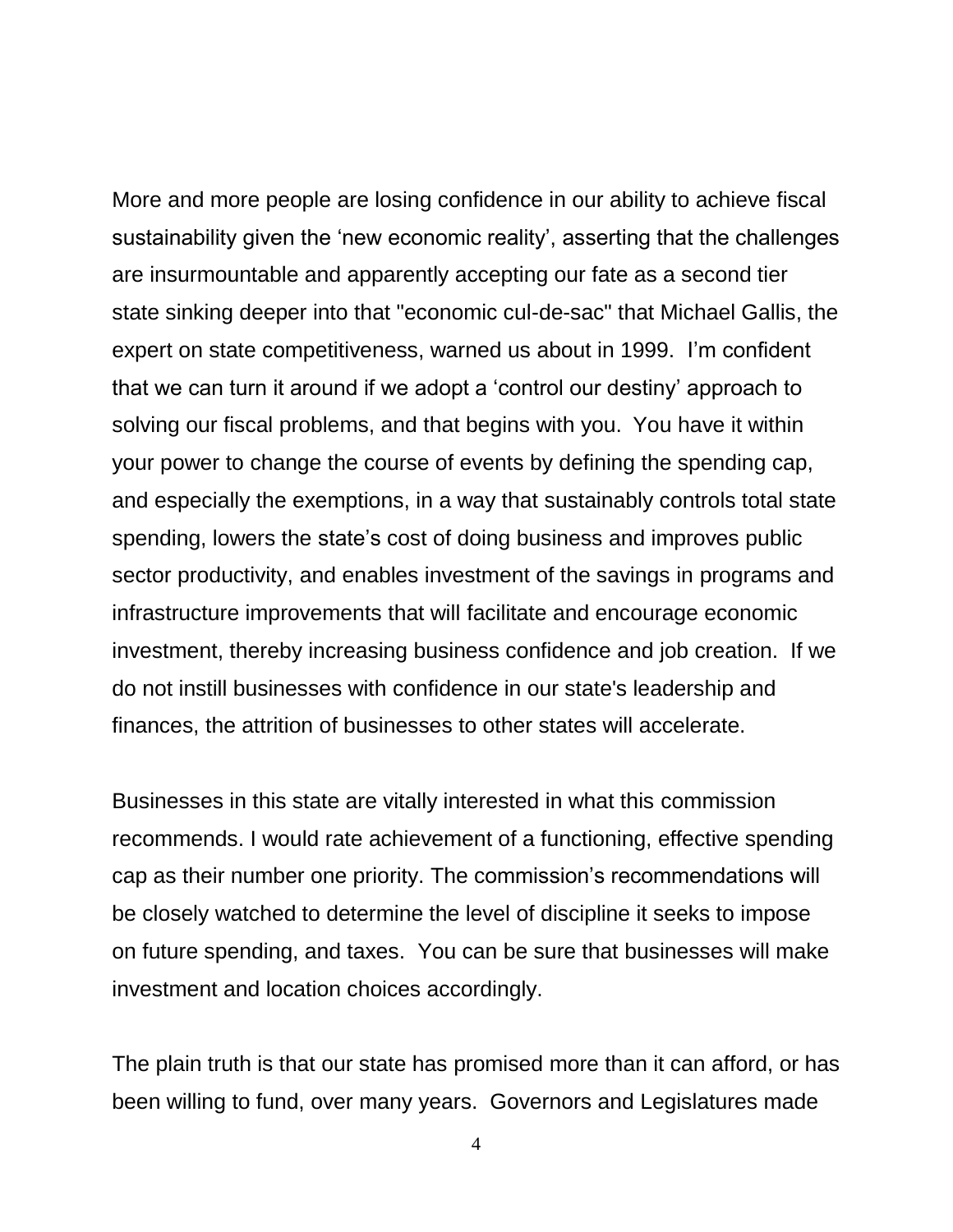and underfunded forward commitments for decades and only recently have begun to defease them. Not funding those commitments is the primary reason we're in the difficult situation we're faced with now, since it led directly to more spending under the cap, which would not have been possible had that funding occurred more responsibly. Now two powerful forces are colliding, threatening to push spending even higher…the need to fund our promises previously made, and the willingness of the legislature to continually raise taxes to meet seemingly insatiable overall spending desires.

As the required funding trajectory for unfunded liabilities now rises, some favor exempting these expenses from the cap. This is 100% contrary to the intent of the constitutional amendment, and I bellieve it's the biggest issue facing the commission.

The spending cap was intended to enforce fiscal discipline by limiting spending, and 'limit' is the key word in the constitutional amendment. This would require government to decide what to fund…and, importantly, what not to fund…and to make decisions that enable efficient management of government within our appropriately constrained ability to increase revenue consistent with growth in personal income or inflation.

Pushing fast-growing expenses out from under the cap in order to nominally comply with the cap while still satisfying our spending habit defeats the cap's purpose and the voters' intent. It's like trying to eat our cake and have it, too. Most recently a simple majority of legislators moved \$1.9 billion in payments toward unfunded pension liabilities outside the cap,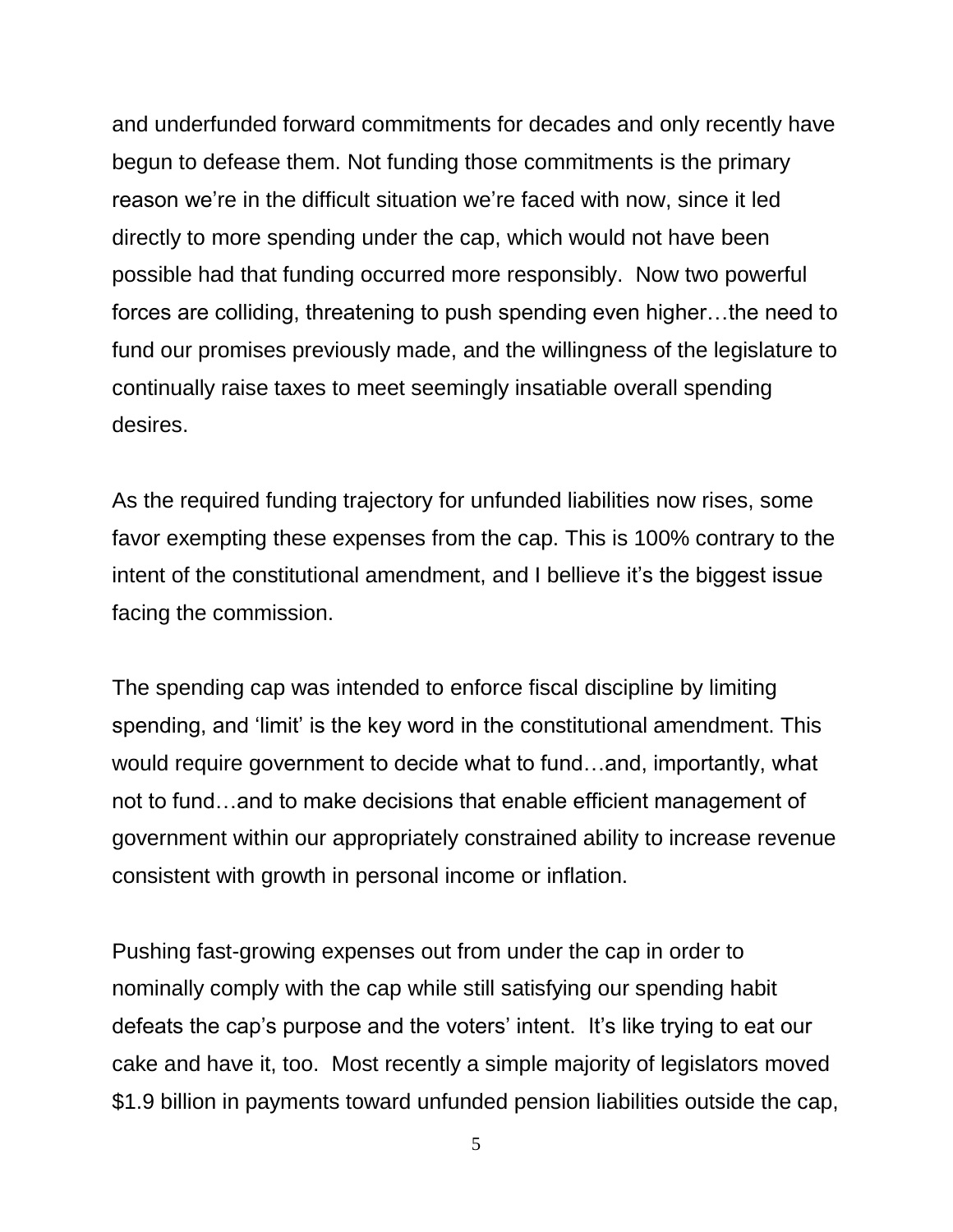freeing up approximately \$100 million in additional spending under the cap this year. Such maneuvers violate the will of voters and only serve to make our finances more precarious. Unchecked, these maneuvers will surely produce a catastrophic result and would be the ruin of Connecticut. Exemptions from the cap now comprise approximately 30% of state expenditures. Remember that in the end, it's total spending that matters most, since that is the basis for determining appropriations and taxes.

The constitutional amendment envisioned that only debt service was to be exempted, since placing debt service under the cap could unsettle the credit markets, raise the state's cost of borrowing and possibly lead the state to postpone needed infrastructure improvements. I believe that only debt service should be exempted in the future since the fewer the exemptions, the more likely we can achieve true fiscal discipline. A case in point is that over the last forty-five years, total appropriations have grown at well over twice the rate of personal income.

We need to resurrect our Inner Yankee and become the "Land of Steady Habits" once again on spending. Despite its currently flawed status, the spending cap has acted as a brake on spending, encouraged bipartisanship, and spurred innovation in program delivery and organization of state government. And if the cap had been faithfully observed since 1992, cumulative state spending would have been reduced by as much as \$5.5 billion.

The spending cap was adopted by more than 80% of voters as part of the grand bargain that led to the state income tax. I urge you to adopt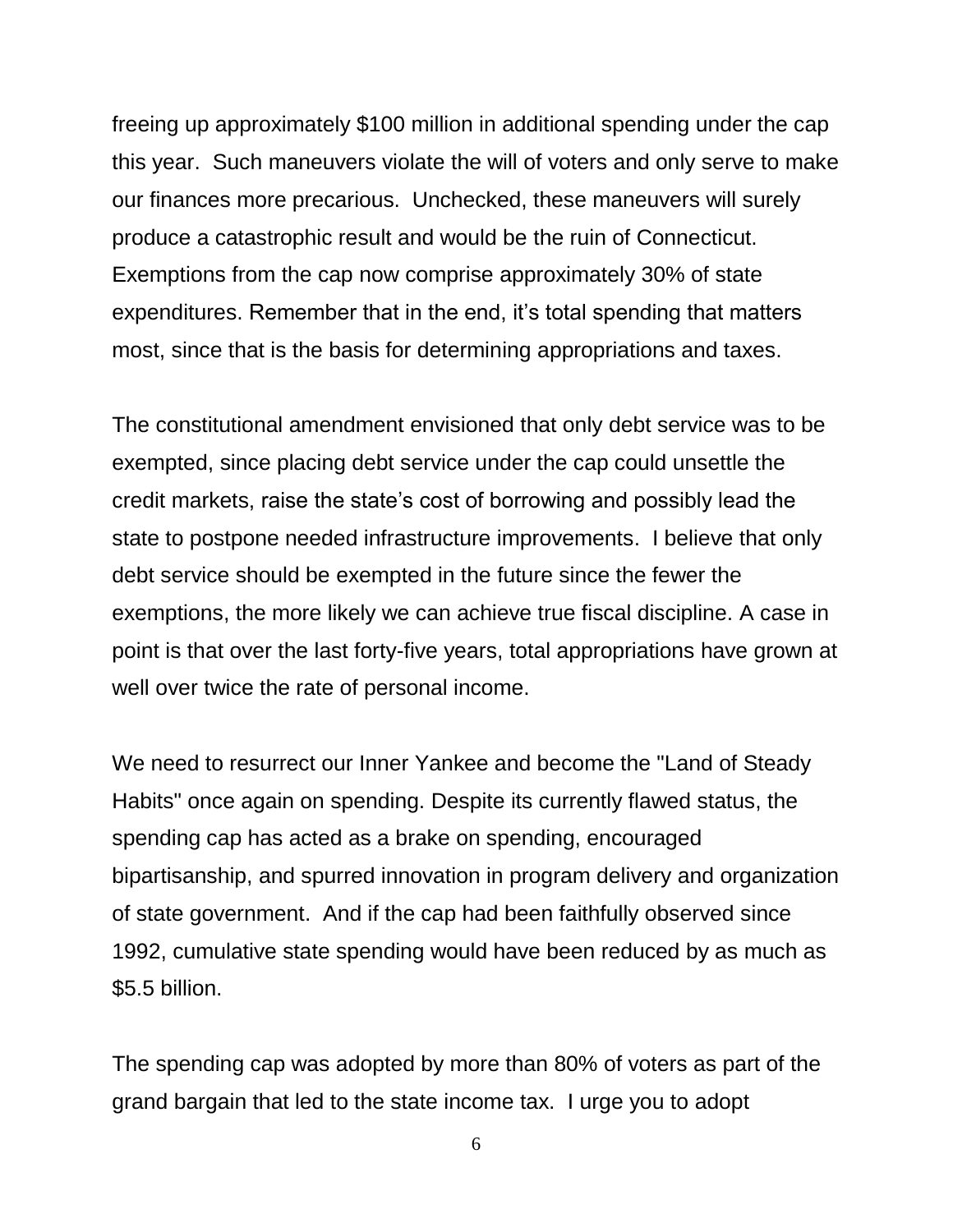definitions that allow the cap to work as voters intended. With proper definitions, an effective spending cap will encourage working across the aisle in the General Assembly, force our leaders to prioritize spending, and lead to new ways to deliver state services more efficiently.

To those who say that the spending cap is blind to needs, I point to the cap's safety valve. By a gubernatorial declaration and a three-fifths legislative vote, the cap can be exceeded, providing sufficient flexibility to respond to unforeseen needs.

Another area that needs attention is the Budget Reserve Fund ('rainy day fund') which is designed to protect surpluses to plug revenue shortfalls in recessions. Much of the surpluses were appropriated by the Legislature for other purposes such that in the early 2000's, when our state ran more than \$5 billion in surpluses, only about \$1.5 billion of that went to fill emergency revenue gaps or to retire outstanding obligations.

Had the Legislature faithfully adhered to the spending cap, Connecticut's rainy day fund in 2008 would have been over \$2 billion greater. A larger balance in the rainy day fund could have significantly reduced the need for subsequent tax increases. And as any economist will tell you, a recession is not the time to raise taxes. I hope your recommendations will include some reference to the need for tighter oversight of the BRF.

As you craft definitions, I urge you to consider to these thoughts,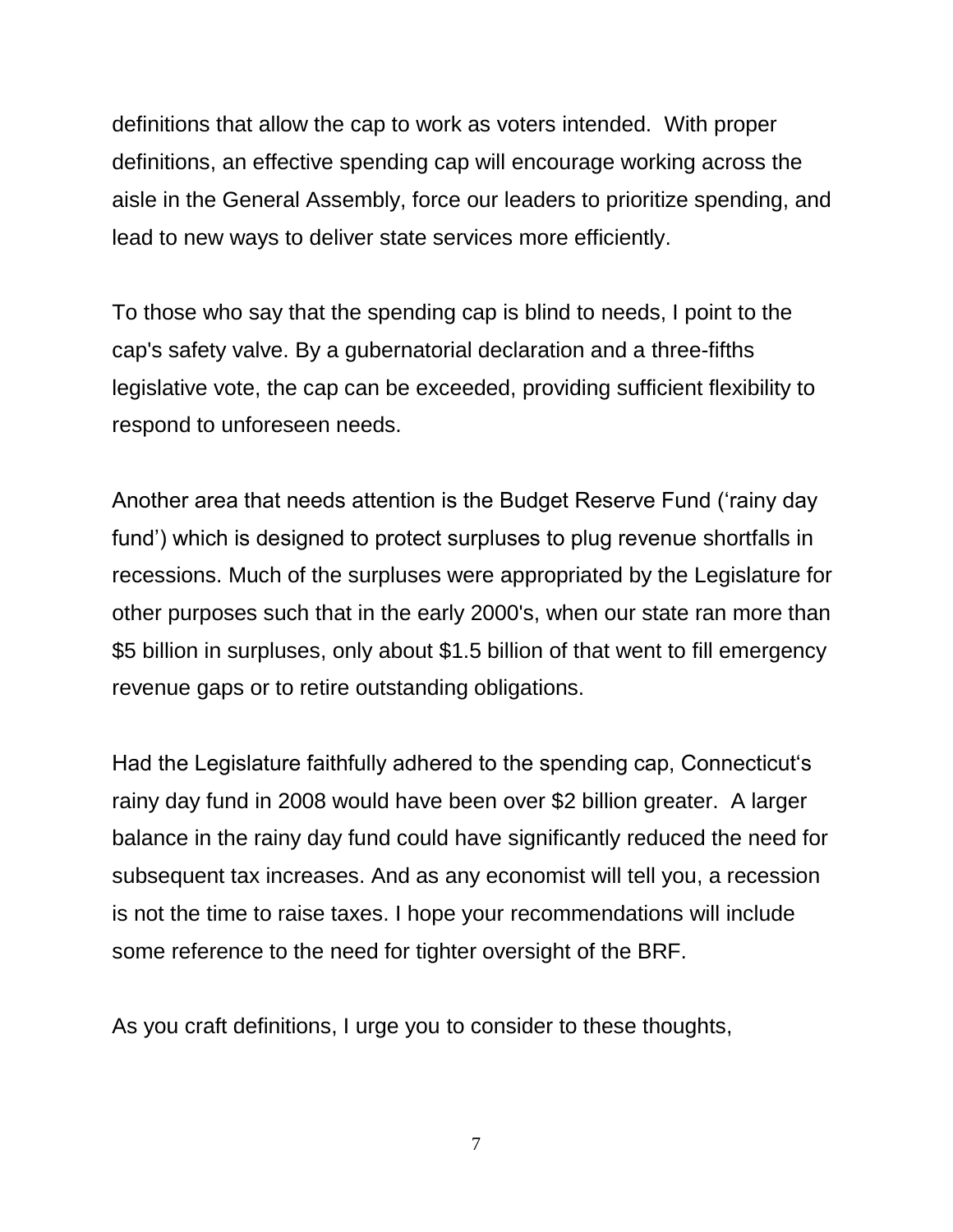- 1. In my view the most important issue the commission faces is deciding what expenditures should be included under the cap. The spending cap should be comprehensive and include all state spending other than debt service as envisioned in the constitutional amendment. The selective removal from the cap of fast-growing budget items guts the value of the cap and defeats the will of voters by allowing otherwise unallowable spending increases which in turn raise taxes.
- 2. Specifically, contributions to meet unfunded pension liabilities (and other post-employment benefits) should be under the cap, since this is one of the state's largest and fastest-growing expenditures. Yes, this will lead to hard choices, as envisioned in the constitutional amendment… and hard choices are required for Connecticut to regain competitiveness.
- 3. The definitions for income growth and the inflation rate should look back over at least five years to smooth out volatility and ameliorate the impact of one-time events.
- 4. Capital gains should continue to be excluded from the calculation of personal income due to their inherent volatility. Capital gains are subject to numerous influences beyond the control of the state, including market movements up and down and federal tax increases, such as the 2013 increase that most likely inhibited investors from taking gains and in turn affected state tax collections.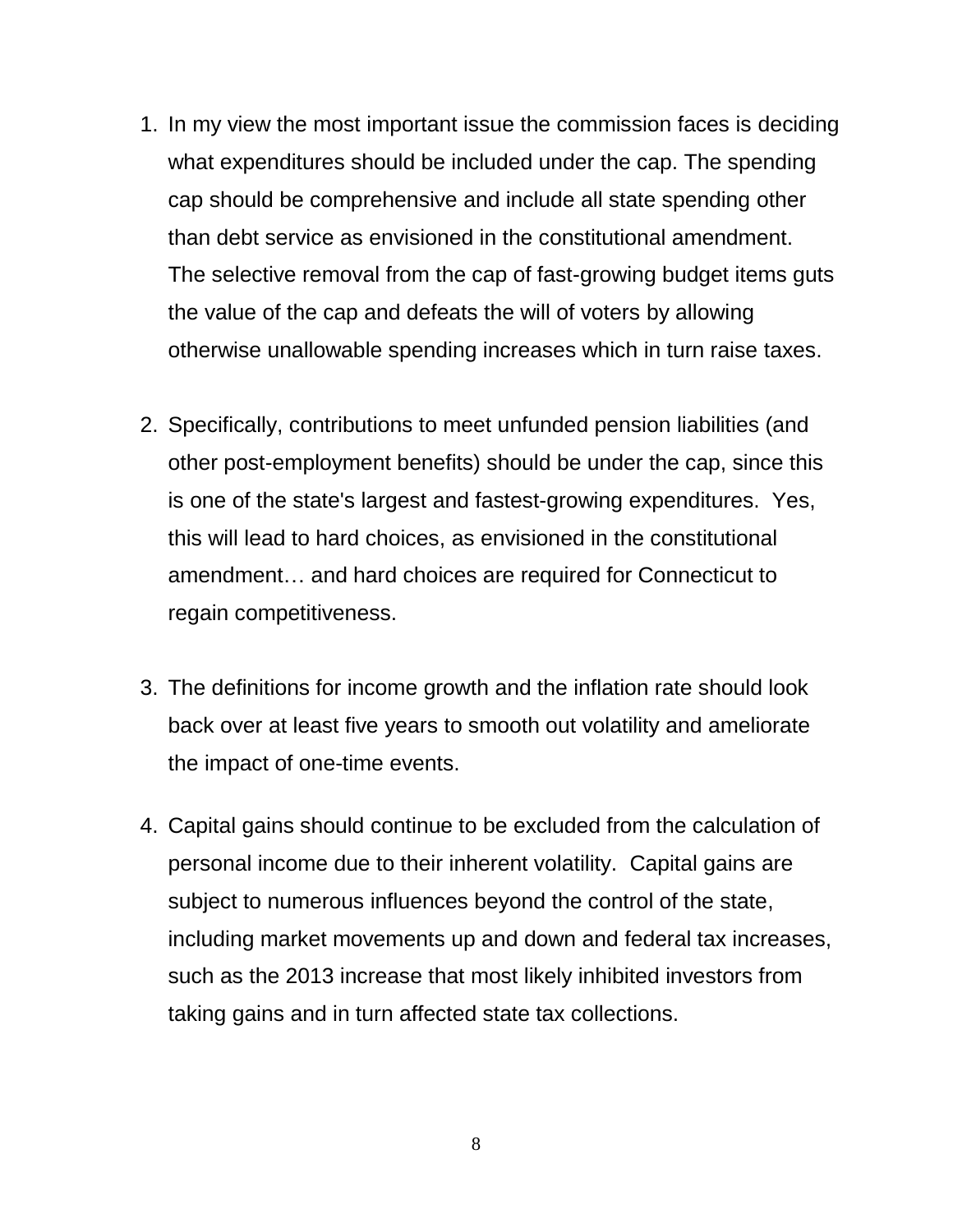- 5. In years of revenue windfalls, a meaningful portion of revenue in excess of the cap should go automatically to the BRF with the remainder going to pay down the state's unfunded pension and healthcare obligations, the highest in the nation on a per capita basis.
- 6. The spending cap must be enforceable and include a mechanism for judicial review in anticipation of potential legislative attempts to exploit any ambiguity in the definitions.
- 7. Consider these three principles of fiscal responsibility -- stability, predictability, and competitiveness -- in crafting your recommendations:

**Stability.** Volatility and changeability are anathema to business investment. Businesses seek assurance that state finances, together with the BRF, are on solid footing when deciding where to invest or expand their workforce. The cap should act to protect both taxpayers and recipients of needed services from the unforeseen.

**Predictability.** Businesses need to have to have confidence in the state's policy direction. In recent years, the state has made repeated changes to the tax code that penalize businesses or create uncertainty as to tax structure and rates. Recent actions to limit the research and development tax credit, adopt the unitary tax, and restrict the use of net operating loss carry-forwards are prime examples of the whipsawing policy that unnerves businesses and discourages investment. Likewise, state retirees need the confidence